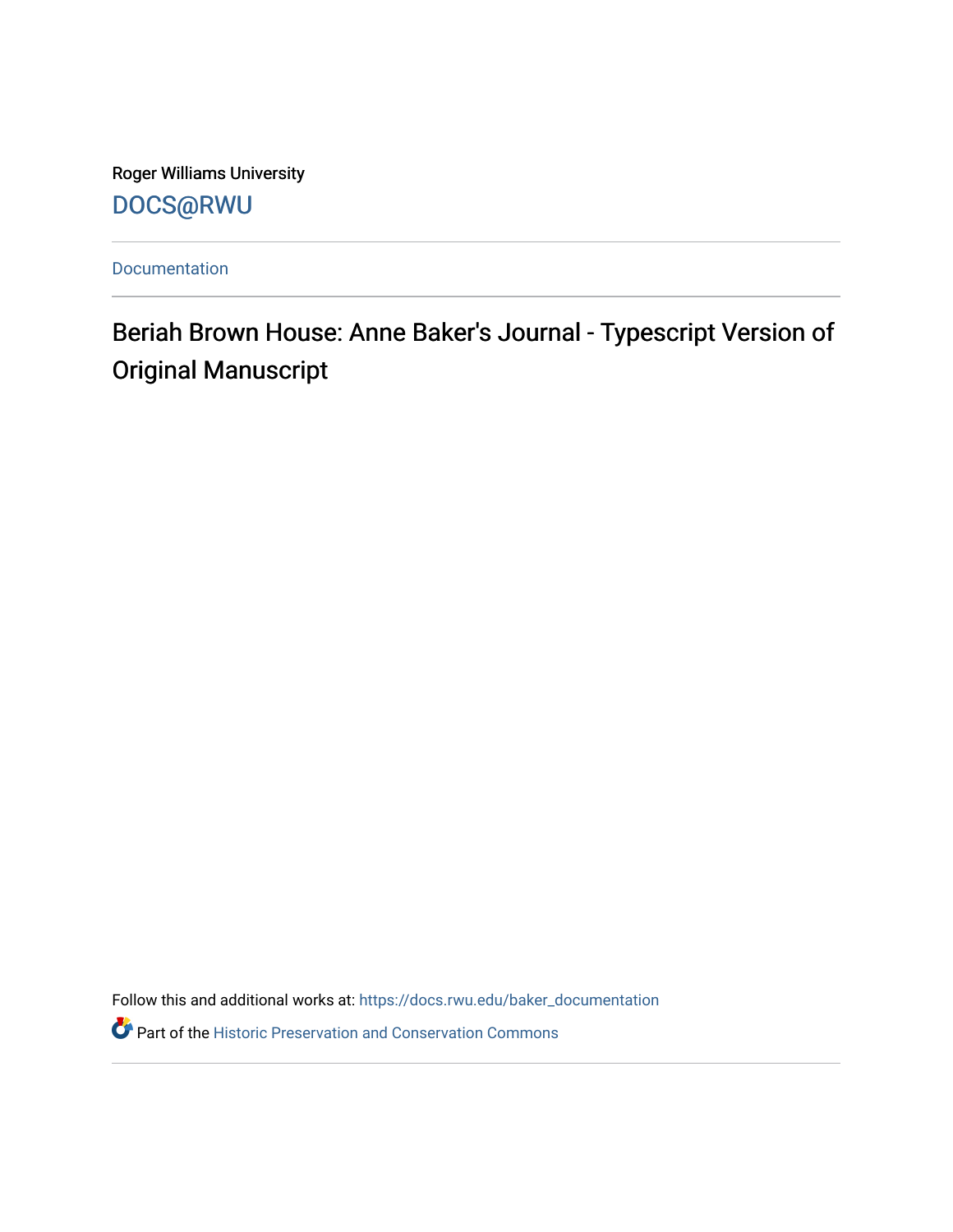(Numbers in [ ] are page numbers from original manuscript in filing cabinet)

[1.]Beriah Brown House, Rt. 2, North Kingston, R.I. Purchased by Mr. And Mrs. George Waterman, Forge Rd., Warwick. May 1, 1972. To be dismantled and recorded by A.W. Baker Restoration. Measured and drawn by R.H. Baker. Crew: Don Forrest. Massachusetts. Edward Howe. Maine Tom . Maine David Sulllivan. Conn. Steve Tyson. R.I. Rodger Bennett. R.I.

This dwelling was formerly owned by David Hedson of Warwick. Mr. Hedson's intentions with the land site were to develop same hence the need for removal of the house in stead of restoration on the site. The owner previous to Hedison was Charles Tongue, Rt. 3 Exeter. Mr. Tongue had lived there for 19 years.

[2.]Original Survey. To May 24, 1972

Our preliminary inspection of the house showed it to be a 2 story gambrel, center chimney house circa 1740 - 1760 with late 19th century clapboarding.

The inspection of the interior showed that at a very early date it had been a story and one half either an exposed or enclosed end chimney house. In the attic what appears to be the original chimney can still be seen. It is stone and the rain table or shed is viable at what is now the floor level of the attic. On top of what appears to be the top of the original chimney is an extension of bricks to accommodate the gamble roof line(before it was a 2 story gambrel is an addition of bricks measuring) to accommodate the enlarging of the house to a full 2 story. The gambrel 2 story house.

[2.]The walls of the attic (partitions) are a combination of plaster and boards. The boards are pine with a shadow box type of molding cut into them. These boards are placed a random stops in partitioning and indicate to me that they came from some much earlier part of the house and later found their way to the attic partitioning when they had become obsolete from what was perhaps the earlier part of the house. A door in this partition wall is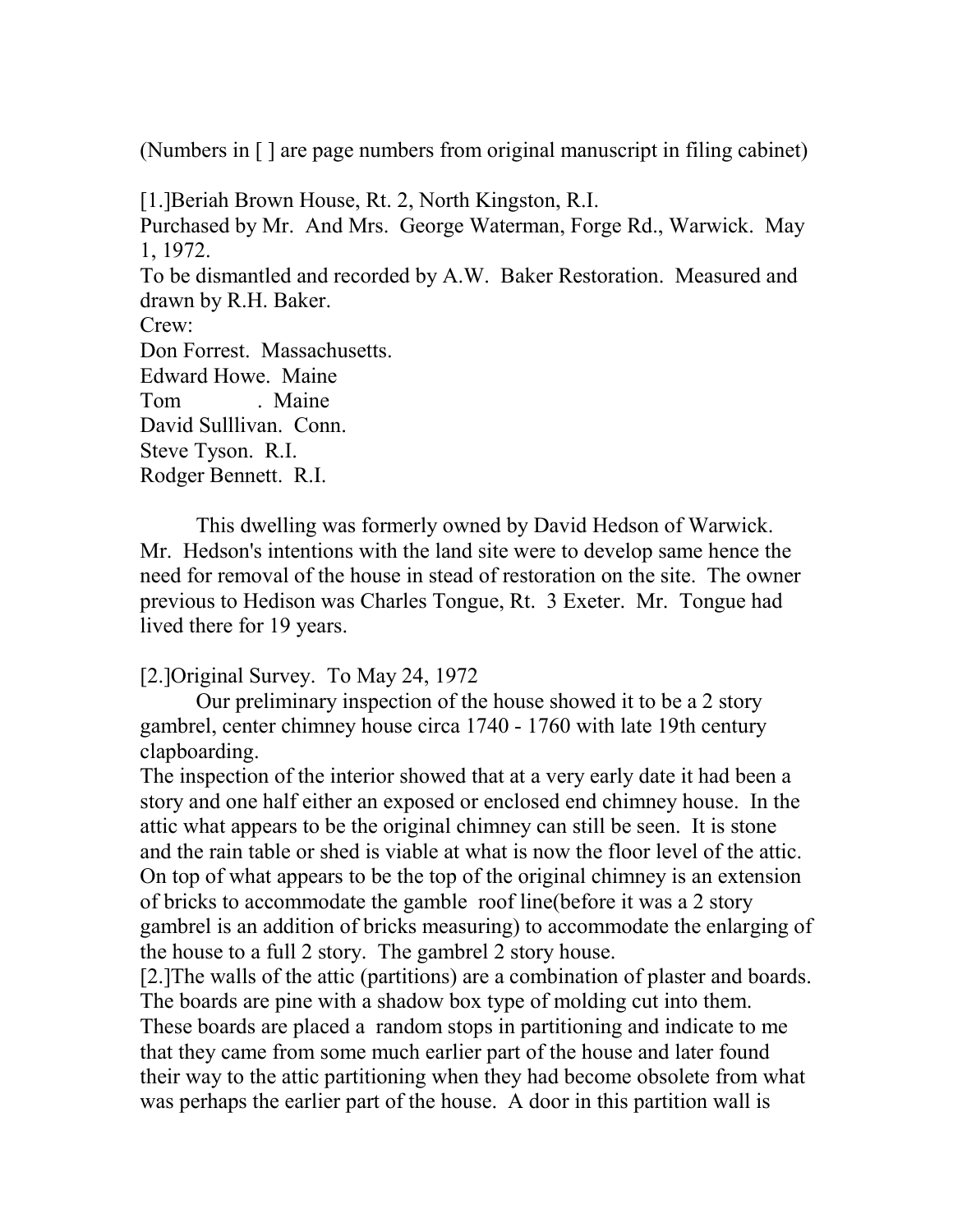board and batten- very plain- no a bead but with a queen ann H hinge. Where did it or the hinges come from?

The stone part of the chimney were the rain table shows had this ledge on both the east and west side indicating that this chimney was never [3.] exposed at the end towards the west which at this point appears to be the end that would have been away from the Great Room. (If this house was in fact an end chimney house - exposed or not.) Also could be seen in the attic, next to the chimney at the floor level, the east end chimney girt (double at this point) cut into the chimney girt closest to the chimney an empty dove tail pocket. (Drawing)

A further discovery was some lengths of wood used to chock the top of the rafters (reason unknown at this point)which are either oak or chestnut with a shadow box type molding and bead on the edge plus a series of [5.] evenly spaced holes. These timbers are maybe 3 by 4 but split so until we get them out we will not know what their original size and purpose might be. The appear to be only 4' long.

Hopefully "later" ! We will have this all figured out. RHB [Robert "Bob" Baker] thinks part of a stair way. *Turns out they were pieces from a bed frame.*

The second floor has one hell of a leak and rotten spot in the south east room. The framing which is cased appears to be larger then that in the south west room. Also the girts are exposed and the summer in the S.E. Room but not in the S.W. Room. The fireplace wall has a fire place with brick back and sides but a facade of stone. This appears to be 20th century. (The stone)

[6.] In looking up the chimney the flue appears to look larger then the present opening - larger towards the left of the opening. One initial probing behind the wall at this point has only shown more brick for the front of the flue and some pieces of finish wood painted, bright, horrible, green. Serving as supports for what is a later or more recent plastered wall. Door to right of fire place is 2 panel. Doors leading to other rooms - 4 panel with H hinges.

The outside walls here are not studded but the plaster and lath is directly on the sheathing.

The S.W. Room has a very lovely and simple fire place mantle - the fireplace being brick and its flue can be seen in the attic added to the stone chimney later. This same flue carries another fireplace (very small and sweet) in the attic. The fireplace surround in the SW room 2nd floor is simply bolection molding [7.] around the opening (very good bolection strong but not heavy) and above this is a simple cupboard with door opening in the middle - 2 panels on each side. Next to the fire place is a small closet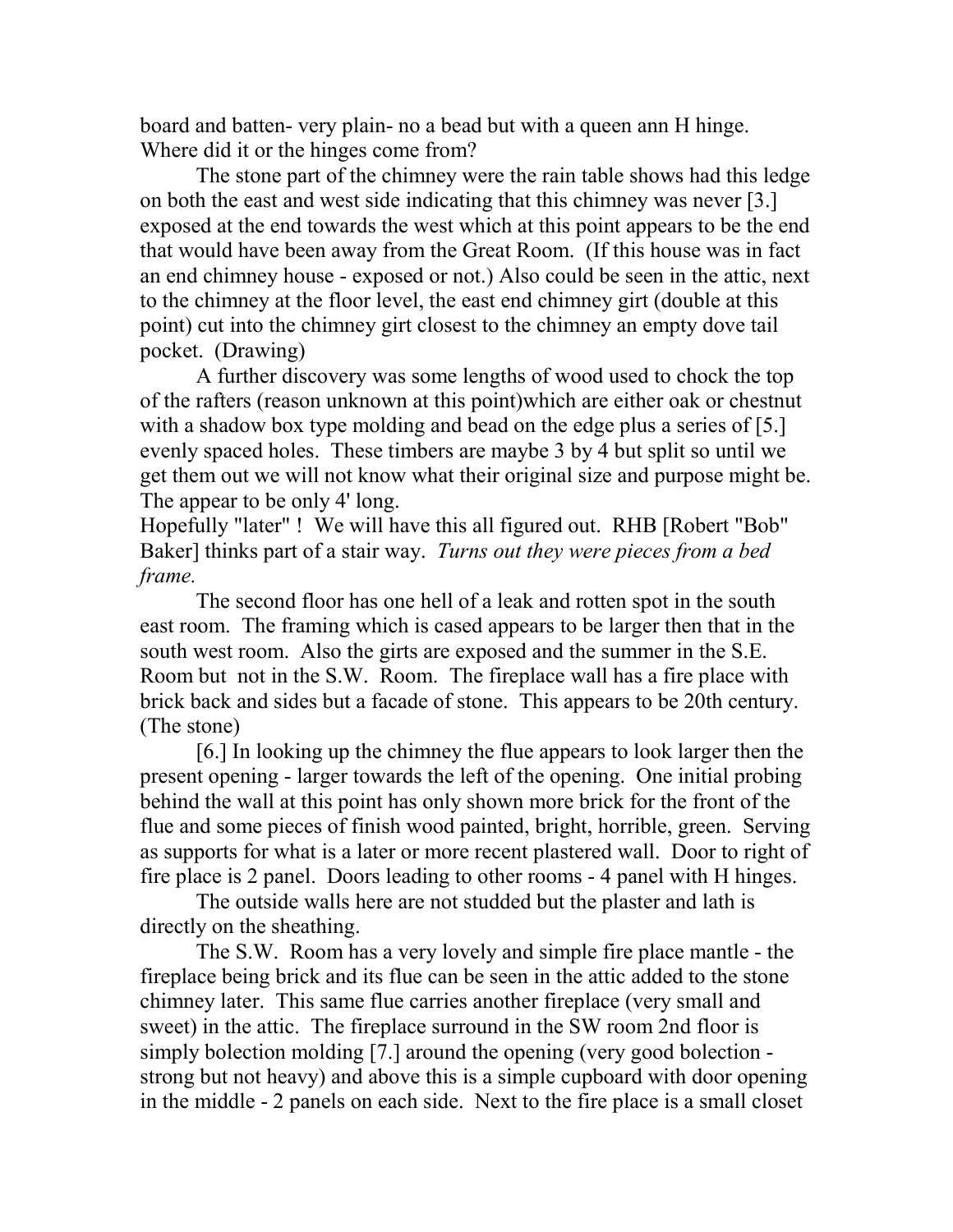with a bit later 2 panel door - bit later then our earlier doors of this type. The girts and summer ar not exposed. The joists are sawn timber not dressed under the plastered ceiling and the summer which is under the plaster and always has been is hewn. The cased post to the left of the fireplace appears to be double as it is very deep away from this fireplace wall. The corner post to the right of the fireplace is cased and appears normal in size. The doors otherwise are 4 panel with good H hinges.

There are 3 rooms across the back - north side of the house.

[8.] The room directly opposite the front hall has a fire place - brick plain. (G.H.W. Has crane out of this fireplace.) Its flue and itself is brick and can be seen connecting into the stone chimney in the attic. Right behind this connection in the attic is a little hole like a hiding place in the chimney about 1' x 2' wood slab fo its bottom.. Probably just a nook left from the connection to be used for WHAT??? Next to this fireplace on the second floor is a small closet with 2 panel door and hinges. Beginning to think that this room is the 2nd floor of a lean to built off the North side of the house before it became a full center chimney house. N. and E of this room are two small rooms N and S of each other - partitioned this way later. [Written in Margin: Corner post on north wall of this north room are double

at one point. Also an exposed girt running north and south int line with posts in sw room (fireplace post)] .The N WE corner room is now a bathroom and has nothing to [9] say to me yet except it smells.The NW room is at present an extension of the middle north room (with the fireplace) and perhaps there was a partition at this girt line mentioned in the margin previous page.

Second floor: The front hallway is blar! Except there is an extended piece of wall at the stairway level with second floor facing west. Is it a piece of the old wall which was the wall (end) of the enclosed stone chimney, story and half 17th century house????? Think so. Having just seen that in writing I now really think so. Sounds good. But we will see!!

The first floor - WOW!

So much.

Come into it through the ell (date don't know yet) Go into the N side of the house. Fantastic cased beams, girts, everything. Much too big. Cased very recently - what is under that casing?

[10] Drawing. I hope no historians ever try to figure that picture out. Can't possibly draw it - get too excited thinking about it.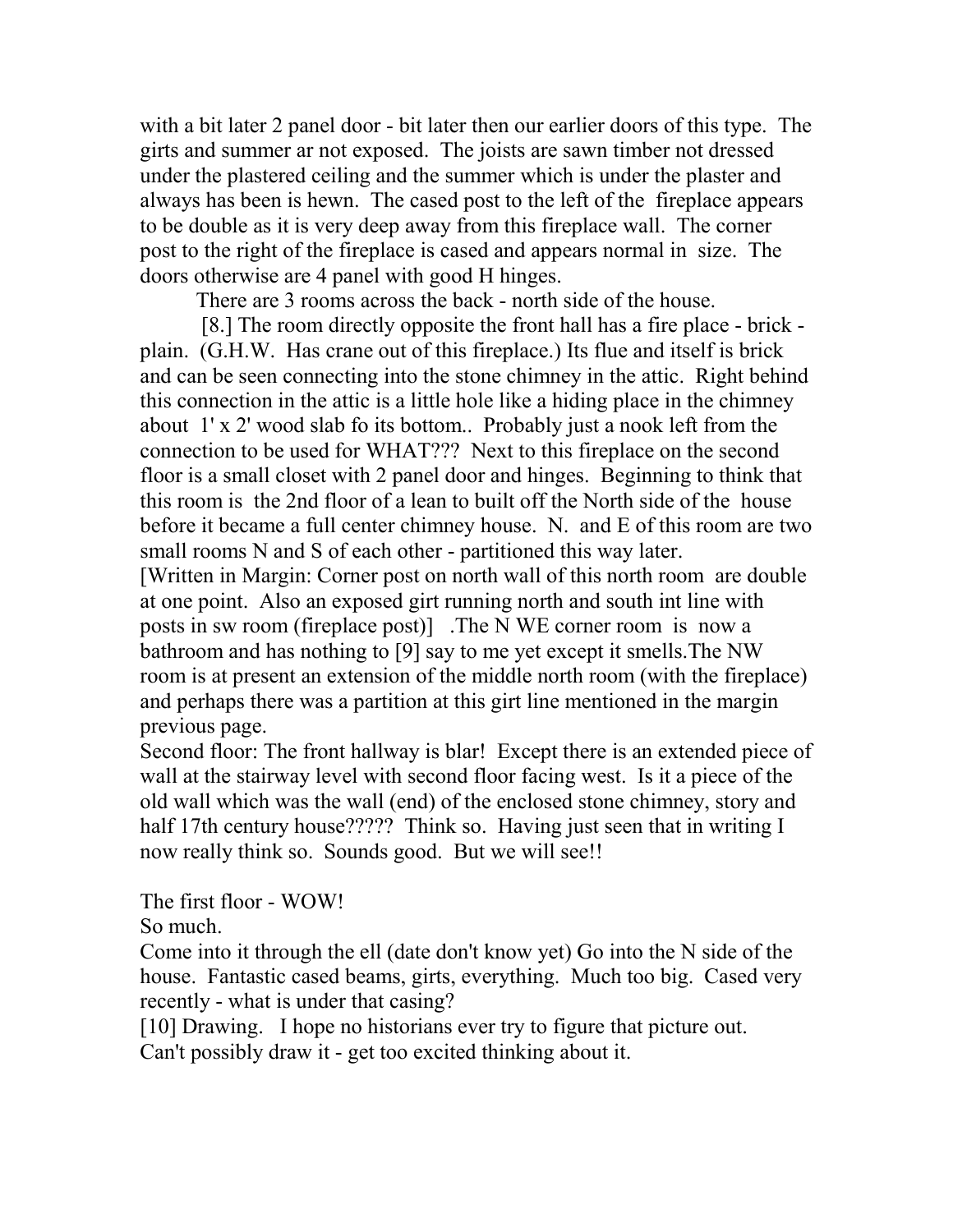Climbed up inside - huge flue- stone chimney by the way here. Two santa clauses could fit down it together. Some wainscoting at NW end of which bits of look like pieces of raised panel shutters. The room to the right and front (SW) of this above room has a very handsome fire place wall, the fireplace surrounded by excellent proportioned bollection molding. I feel right now that the c. Wall dates on

the early side of raised panelling - maybe 1740.

[Written in margin: The two corner posts on either end of the chimney wall are 7" away from the corners. Most unusual and perhaps these were the end and corner posts for the enclosed end chimney. Previous to this present room.]

The girts are hidden in this room by a studded wall on top of the original wall and the summer is also hidden by an assoustical tiled ceiling. One 4 paneled door in this room, the other [11] missing. Opening in the wall here on west end into what is now an enclosed porch and recent addition. A lovely white prize winning cat also shares this room which is now being used as a bedroom of the tenants (more on that later) from this room and going east on the south side of the chimney next comes the front hall. Changed from what it had been but can not say yet exactly what from. The front door is nice although dates of the type late 18th century. 6 panels, narrow door - nice strap hinges. Under the stairs is the entrance to the cellar. A 2 panel door. This cellar is under see SE end and the decent is down stone steps. At this point it is very apparent that the front hall has been rebuilt as the middle of the steps comes under [12] the front hall stair wall partition land therefore is impossible now to walk down the middle of this stairway but is apparent by the ware in the middle of the stone steps that this was now always so. Also can be seen half way down the stairs the top of a foundation wall forming the side of the stairway and it is about 10" lower then the present hall floor which other wise without a change would be resting on it. The cellar has a gravel floor. 2 niches are built in to the foundation wall. On e in the south wall SE corner and one in the north wall a bit NW of the middle. The summer down here is extreamly large (Runs E toW horizontal to chimney) and the joists on the north side are around 3 x 4 and sawn - neat where as the joist on the south side of this summer are large half timbers, crude with bark still on.

[13.] The north side of the cellar has been used for domestic reasons storage of canned goods. Very nice shelf suspended from the ceiling by wooden braces and dowel. (Drawing)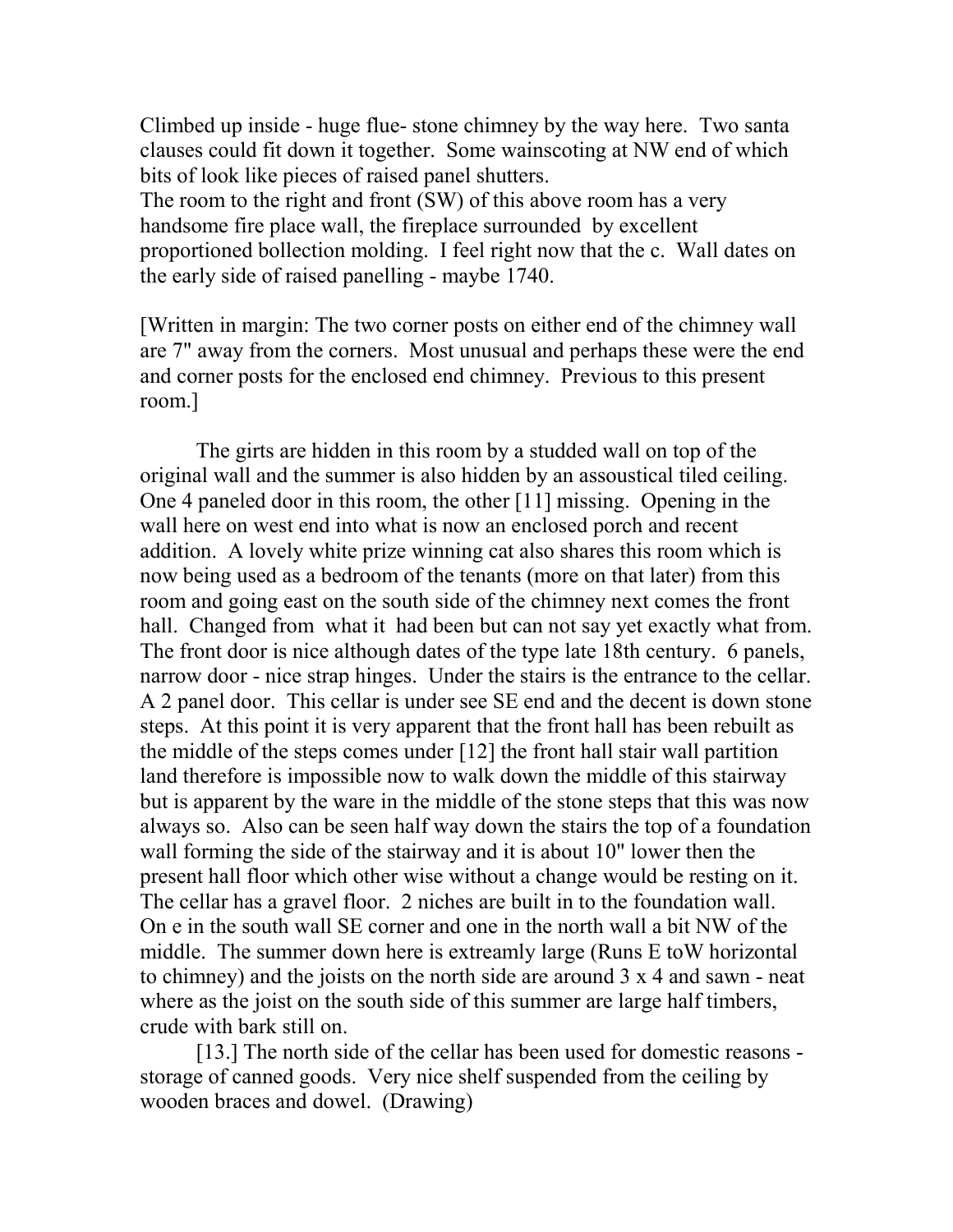The chimney foundation is very prevalent in this cellar and forms the north wall of the stairway going up. At one time the north side of the cellar(under the more finished joists) had a plaster partition wall running the length of the summer.

A few lath still to be seen are hand split. On the floor was found a 4 panel door with H hinges - very rusty) We made a few digs in the cellar and found the ground to be so damp that hope of finding anything was minus. Did find a vein of clean clay about 2 inches under the floor level and some plaster chunks presumably from [14.] the plastered wall. Cold cellar!

Back up stairs - to the room above this cellar ie. SE first floor. This we believe to be the original room. Girts seem small tho. The summer runs crosswise to the chimney wall (bridging) east west and is also small. All framing is cased but the bead on this casing is the largest in the house. The walls have been studded over the old plastered walls. There are 4 windows and the summer rests on the end girt between 2 windows instead of over one window placed in the center - more often seen. The summer right now is being held up by a lally column. This is where the leak from the attic is coming through. Don't know if the sag is old age or rot . The chimney wall has a piece of paneling (hor. Panel with shelf over) that was made from something else - some [15.] other paneling as at the bottom edge can be felt the grove used to let in another panel. In removing the plaster on the wall we exposed a very large area of new brick, 2 flue pipe holes and what appears to be the smooth stone edge of a fireplace. It seems as thought this might be the very earliest fireplace and very large. The new brick is definitely a filler as one can see, looking through the flue pie opening, the back of a fire place (two and a half feet back) The summer, where it meets the chimney girt is now resting on a post. The post would come in the middle of the fireplace opening ???? (*Turned out to be recent support)* 

The posts on the fireplace wall corners are backed up by another pair of posts on hall side and another chimney girt??? Which makes this room look like lit was added later??? Lots to find out [16] yet. There is a small room in back NE of this SE room with very light framing???

This brings up to date what can be seen at this time in this house there are many wonderings in our minds. It appears to have gone through so many changes.

Having made this survey the decision was made to dismantle the house in order to preserve it on a permanent location. There are definitely some problems as to its condition. Due to a serious leak on the font roof SE the 2nd and first floor SE rooms now have some rotten areas in both the ceiling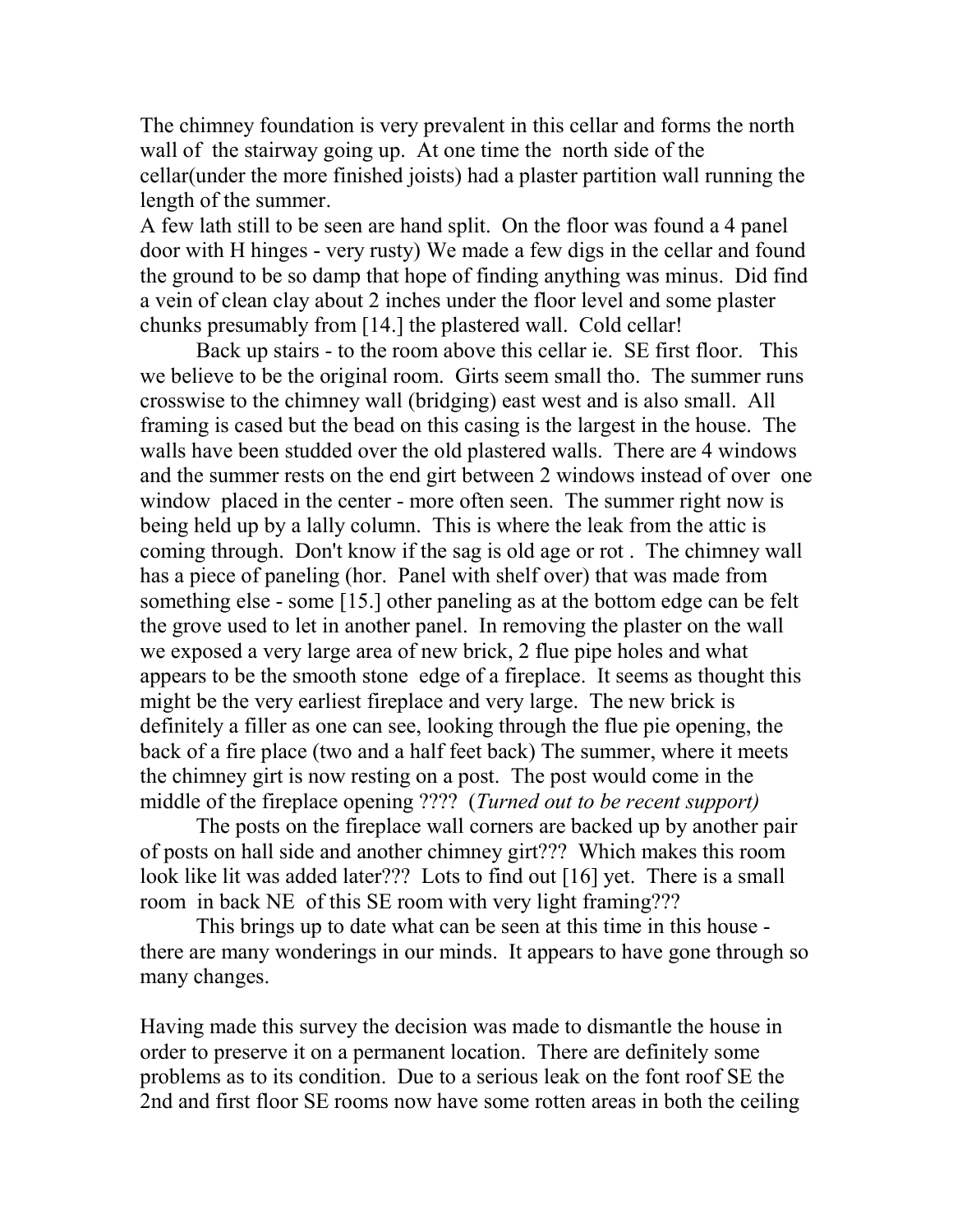and floors. In addition to this the siding in the front here does not look too good. There is also a small leak [17th century.] coming down through the 2nd and first floor SW rooms due to a leak in the roof over same. The back NE area of the house has quite a pitch down - bad sill I suspect.

G.H.W. Took procession of the B.Brown house May 1, 1972. For \$3,000. Purchase price.

30. Demo permit

 30. For disconnection house and connecting electricity to a trailer. We have rented a trailer to have on the site for a watchman. As when we start to dismantle this house the vultures will arrive. Roger Bennett is inhabiting the trailer.

[18.[Plan for dismantling: Measure Remove plaster through out Measure number woodwork measure remove woodwork measure remove unwanted exterior additions remove floors measure remove partitions measure remove shingles start dismantling frame from roof down. Along with the chimney.

[19.] June 6th. Work started.

Took Bricks off the chimney top down to roof level. 7 flues appeared to the top of the brick chimney. The wythes were made of brick, laid flat. Took one truck load of brick to GHW.

Removed the plaster from First floor SE room. The ceiling land joist had originally been exposed and there was still much evidence of white wash on all. This room had been studded ont the exterior walls of top of probably the original plaster sometime in the early 20th century. The lats on the fireplace wall were split and had nice forged nails. The laths were extremely thin. The interior wall on the N side of this room had milled laths in the middle section of the wall where a doorway had [20.] previously been.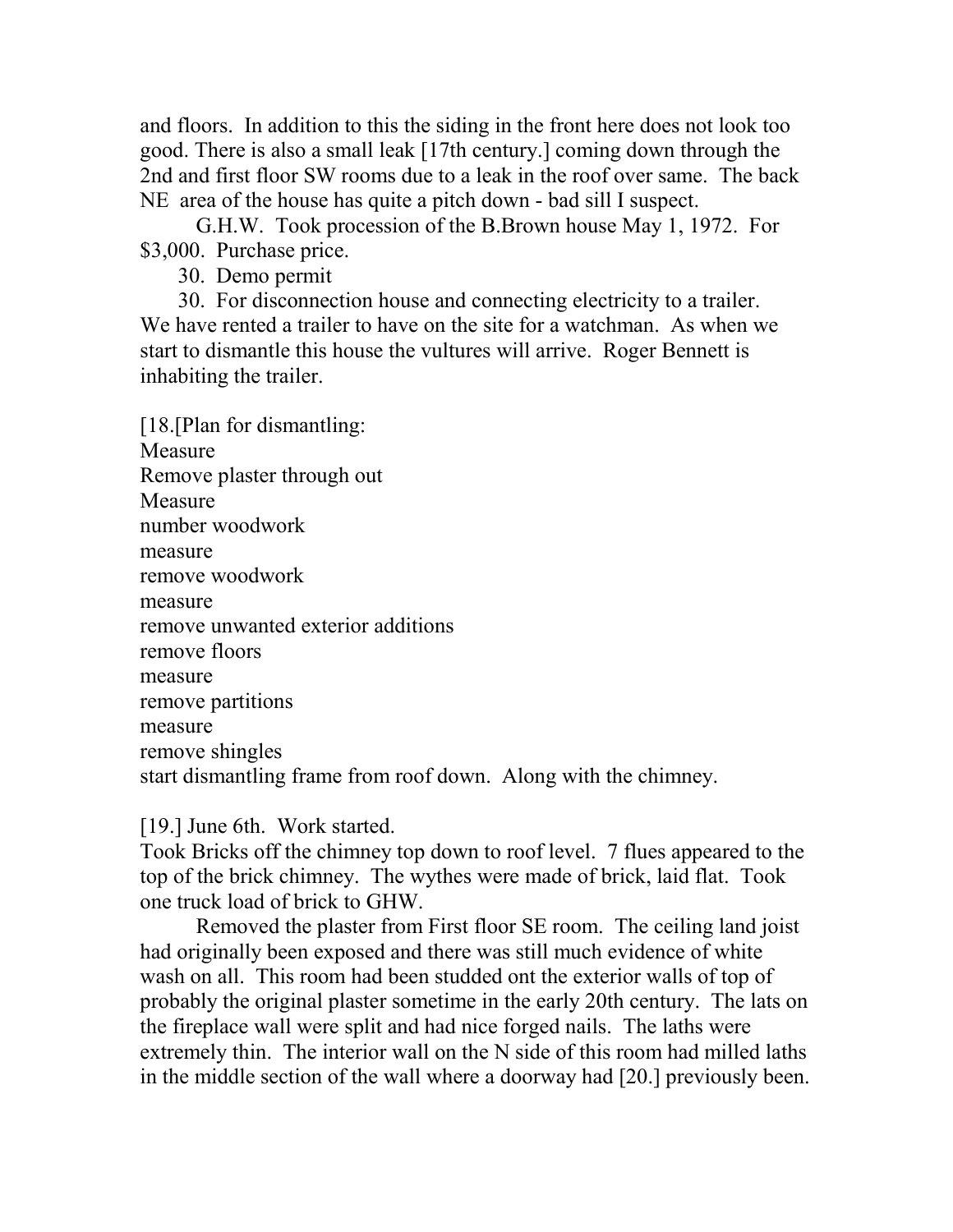Next we removed the plaster from the First floor NE corner room which had been broken up into a small room plus closet and bathroom. On removing these partitions there was reveled marks of a stairway running up from N to S and against the west wall of this room. The stairway are planed pine boards laid in a semi-horizontal position. (Drawing)

We then removed the plaster from the ceiling and walls of the 2nd floor SE room. The lath on the ceiling was sawn but put on with very large headed forged nails - much like a shingle nail. The walls had split lath of normal size.

Bob Foley took more pictures. We decided to concentrate on slides aimed at a future lecture series.

[21.] Visitors Steve Delano Abby Doolittle Harriet Doolittle Dick Benjamin Owners ( Helen and George Waterman) Had big discussion ( brought on by Steve Delano) about saving the chimney as is!!! How to do it and why. Why? Because it could never be put back exactly the same being something

built with great patience and necessity under conditions unlike we can truely imagine today in the 20th century. Integrity,boldness, sheer will, determination. Something gone from this society. I feel humble in front of this stone chimney. It's a good feeling. Very basic. How can we save it? Is it possible to 'wrap it up' and move it in one piece. Checked with Metropolitan Movers. They say they will think this process over and let me know. We can also remove the chimney - stone by stone - marking each one and put same back. I'll wait to hear what movers have to say.

[22.] June 7th.

Today we removed more plaster. Completed up stairs SW and SE rooms. Then started on NE corner - 2nd floor. The west partition wall of the NE corner room had the the tread mark of the continuation of the stairway from First floor NE corner. This wall was plain hand planed boards on the stair side and feather edged on the opposite side. Behind the plaster was a doorway opening that at sometime went under these stairs (storage) on the 2nd floor. The door of this opening had been hacked apart and used for studding for secondary plaster in these NE corner. Think we can put it all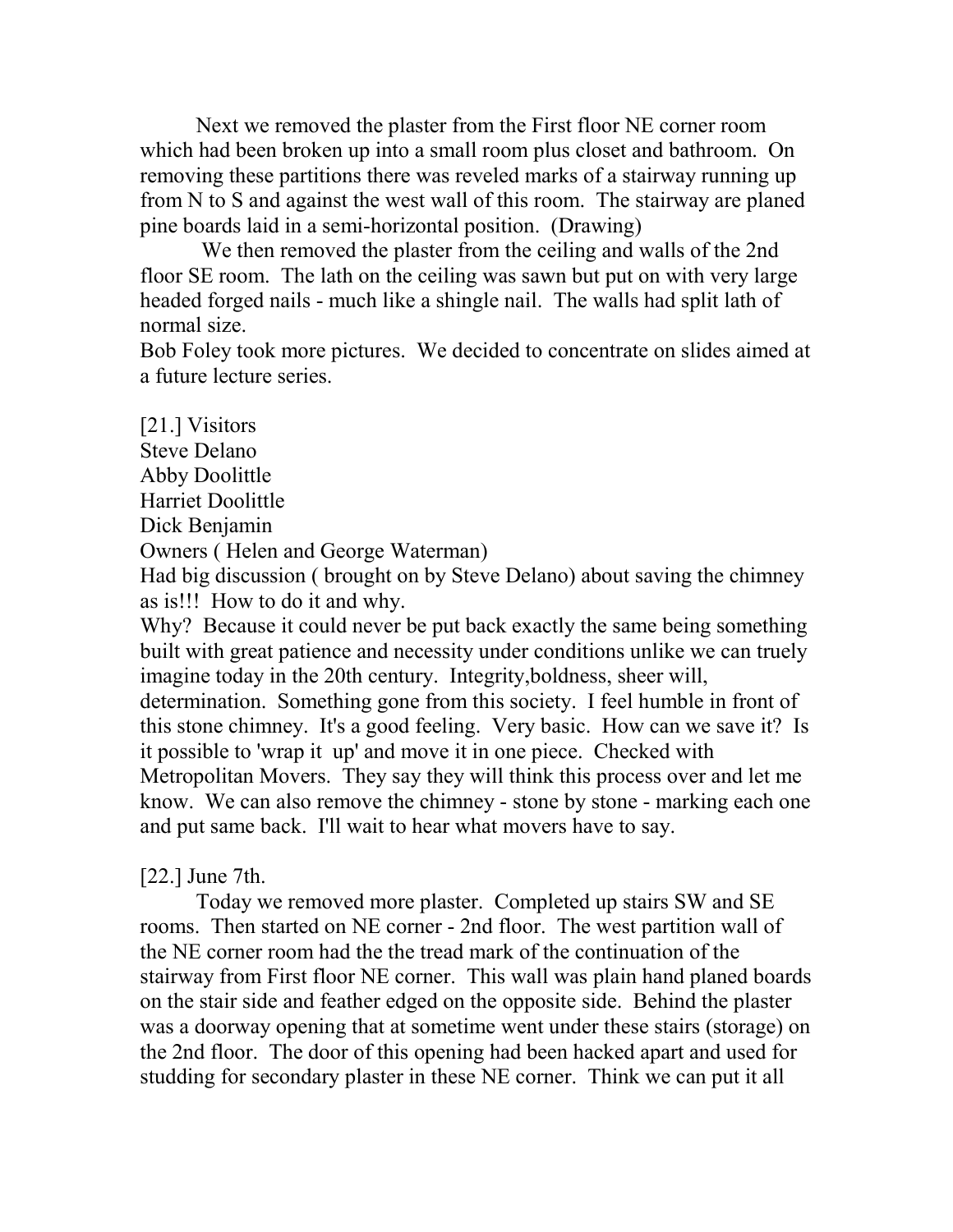back together as original door to show as example of pieces of wood scattered about that all were something else first.

[23.] Removed casing from First floor N center room. Exposed more of fireplace - can see ends of old lintel (cut in middle) and hearth of upstairs.- N. Center. The beams under casing were all messed up. Much hoax poxey . Joists had been cut and removed. Beams had been exposed - heavy white washed areas. Crude - hewn work. White washing stops about 2 to 3" from ceiling indicating a lower ceiling at some point.

I feel at this point that this houses has under gone many more changes then I had first suspected - major changes - done well and still keeping the flavor.

John Ward - from the Providence. Journal came around. Wants to do a story on this house and what GHW is trying to do. Okay as long as he writes this with full intrigued of what we are all feeling.

[24.] Bob Fowley came to take more pictures. Seems to understand what we are trying to say by our saving of the basic architecture and architectural influences of an uninhibited 17th and 18th century human being. A social study of man during that period is reflected in his physical and practical needs. Abby brought us some lovely homemade bread for tea time!!!

# June 8th

First casualty. Eddie stepped on a nail!! Right into his foot. Hurt like hell and to make it worse it wasn't even an antique nail.

Today we made great strides in removing the major parts of remaining plaster. Almost all out on First and 2nd floor.

Completely finished exposing First floor N center room. Fantastically nice, warm friendly primitive area. Much is [25.] missing but can be replaced and repaired. Reveling more question all the time on just what has happened in this house over the years. Did discover that the ell to this house (which I believe I have not mentioned before) had a much smaller roof line on it. The old rafters are still up there.

The First floor SW (room with raised paneled chimney breast) has a very large fire place behind the present one. So far it appears that the First floor has 3 huge fireplace - Wow- doesn't make any sense.

Bob continued to do his fantastic measuring - so precise - so beautiful to see him work. If nothing else everything will be an exact measurement and beautiful measurements.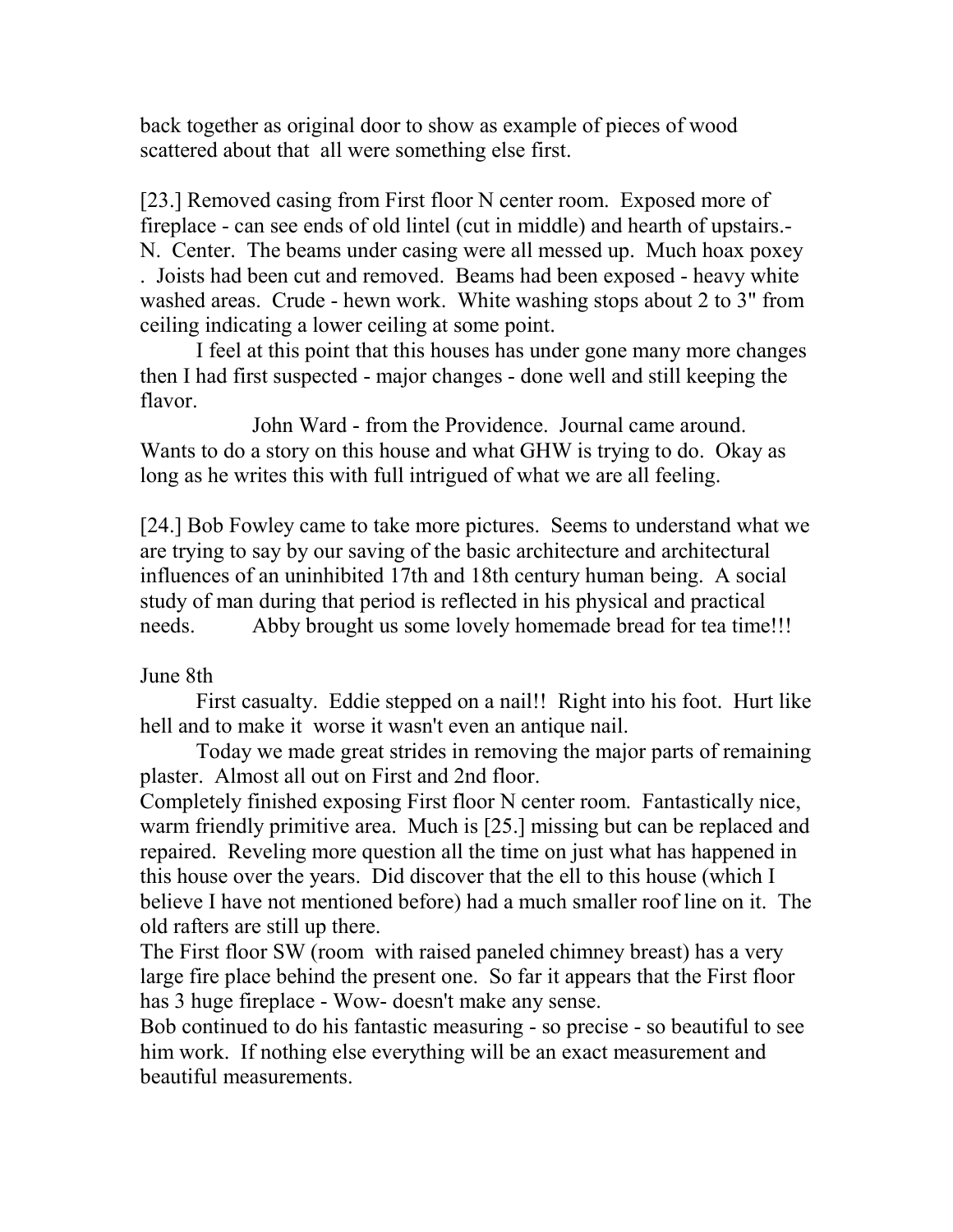Bob opened up the first and smallest fireplace in the First floor SE room. Brick and I guess built into the larger one (which we have not gotten [26.] around to yet.) mid to late 18th century. Hearth gone.

Upstairs - NE corner Roger finished exposing the back side of the one stairway wall. Feather boards - nice - average width .

I finished numbering and recording all finished woodwork and hope to start taking same out tomorrow.

Dave and Steve are working well and intensely. I hope everyone's interest remains high. Such a pleasure to work under genuine conditions. Abby brought us some tea - in a wine bottle no less!! Just as well it was tea I quess.

George and Helen came by and like their house. I think they have a deep good feeling and beautiful with-it-ness - so rare today. B. Brown is speaking to us all and I think is glad we care.

[27.] June 10th

Today we felt we must get more woodwork out as the weekend was about to be on us land there is always those vultures.

Removed a good part of the woodwork - loaded on Dave's truck to find we couldn't get out the driveway due to construction on the main highway! 20Th century!

Foley came and took more pictures - if we can keep this up we will have something good to help people in the future starving for know on how to do it.

What I meant to say yesterday but forgot - each room so far seems to have its hare of early lath and sawn lathe also many of the partitions and ceiling boards are bits and pieces from other parts of the house ie. Feather boarding, shadow box molding on planed boards. Much disruption and moving, reusing over the years.

# [28.]

The upstairs Se room never had beam casing originally. Could see this after removing present casing as the plaster and lath went all the way to the top of the frame instead of stopping at the casing line which would be the way if the had originally been cased and plastered.

Bob Baker dug more in the fireplace in the SE First floor room exposing the stone fire place, in great dimension, behind the later brick one. He also was very difficult when asked by me to have his picture taken! Lovely Prima -dona!! He then worked on the First floor N center chimney getting rid of the surface facia stone in order to expose the fire place in its entirety. Slow job but what he did expose is beautiful.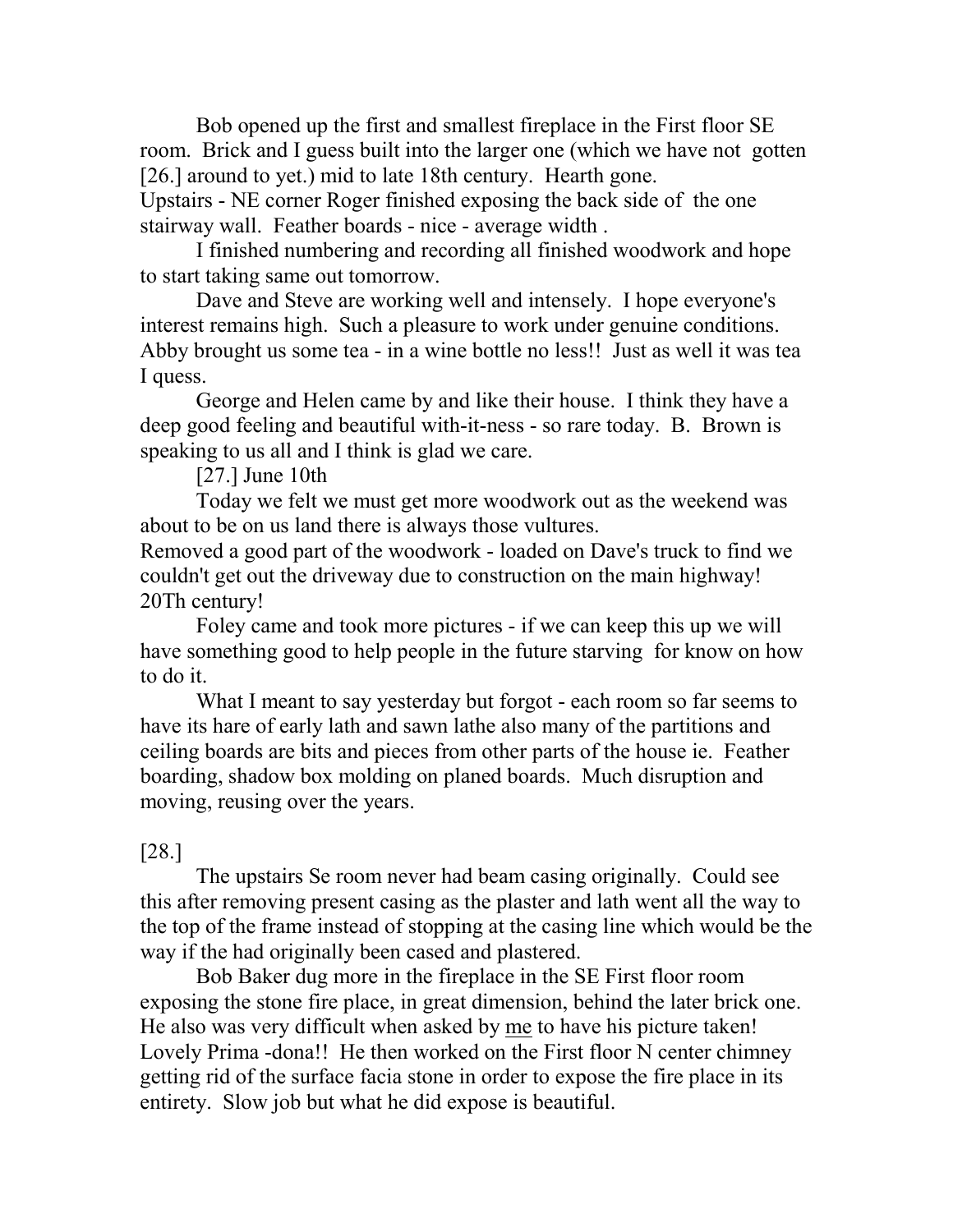Roger had removed the plaster from the hall going up [29.] and the partition boards here only went to the First floor girt.???

The removal of the post casing in the 2nd floor SE room revealed no scarf as expected - if the house had been a story and half - so now I look at the partition board in the hall, ending at the First floor girt - and the post from the 2nd floor not being scarfed ......was this house then a story high??? We will find out for sure soon.

### June 12 - Monday

Don and Roger worked over the weekend and did fantastic things porch removed - plaster out of attic. Today we completed the removal of every last bit of plaster. Find the ell to have a very [30.] handsome frame white washed at one time. Chestnut attic floor boards in ell.

RHB took more bricks out of SE First floor fireplace exposing more of the original stone one - so far no sign of an oven in back and we are down low enough so it seems it should have shown up.

An observation - all the plastered wall (except SE First floor ) had plaster running down behind base board and in most rooms was painted black area behind present base board) or had bits of leftover wall pater. Therefore I feel it safe to say that a good portion of this house never did have base boards.

Also want to note that the plaster in the front hall was on split lath forged nails - still feel that the front hall was rebuilt around 1850. Laths are earlier then that !!??

[31.] Today we removed the paneling from the fire place wall in the SW First floor room. Came off very nicely. Most excited to see a very fine much earlier fireplace behind the present brick one and all in tact - lintel - an oak stick perfect sample and laying next to the opening against the stones was a forged iron bread paddle (peel) and very handsome bellows. Did they fall down from upstairs or put there on purpose?? Oh! Beriah speak to us!!

The framing in this same room does not go with the fireplace - circa 1700 framing. Framing - circa 1790 - rough sawn 2x5. Summer never exposed.

Made contact today with a house mover. Thinking now of moving in tact the 3 fireplaces on First floor. He is coming tomorrow to give me a price.

[32.] June 13th.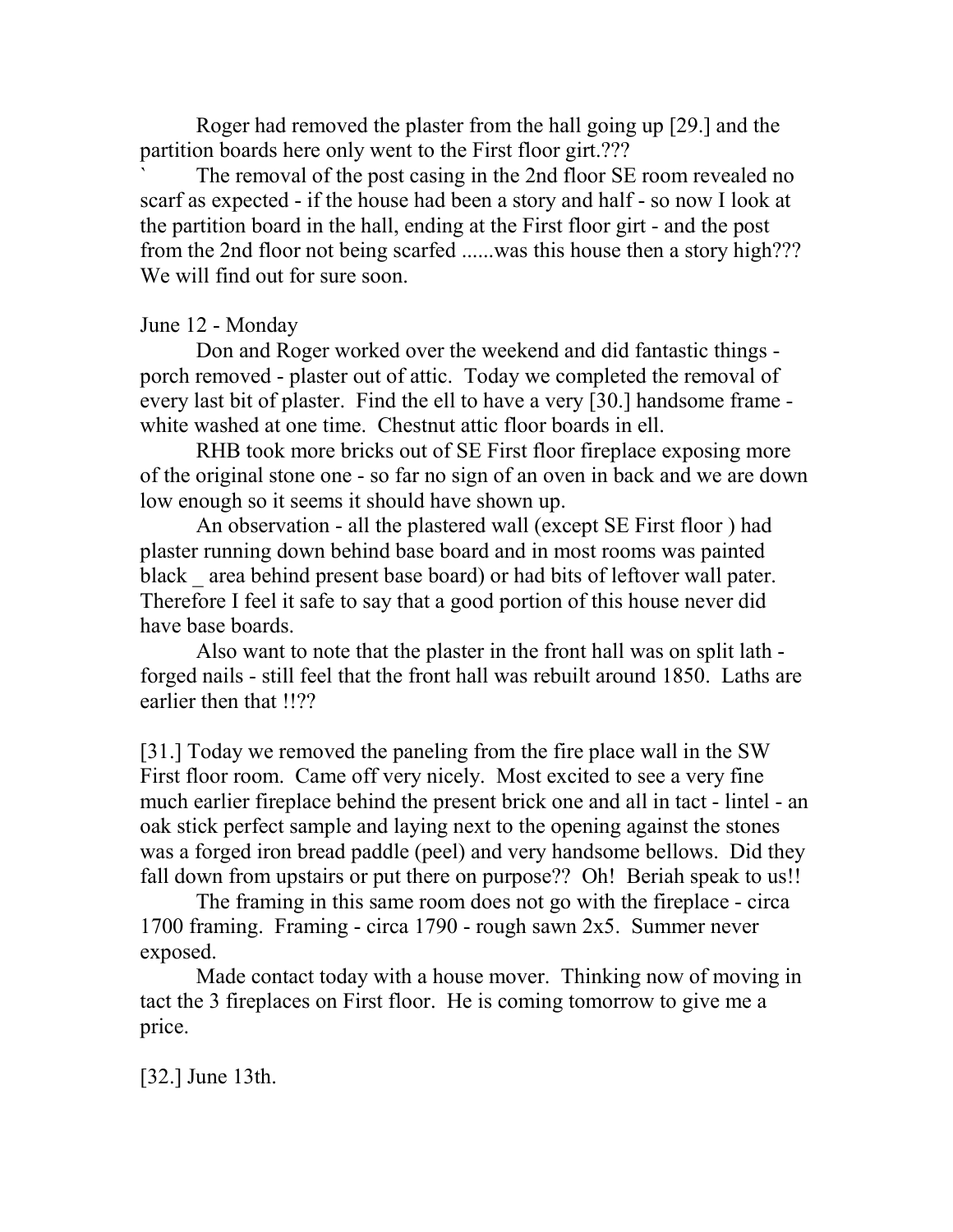Started off cold and gray. Today we completely cleaned out interior of ell, removed the newer roof and very recent addition on the west side of the ell. Much better looking building. Where the end of the ell meets the house there is a space of 3 to 4" from rafters, down through posts indicating that the ell was moved to and hitched on to main house.

Note: June 15th - Ell probably built on - not moved to house. Reason - connecting pegs showed up in posts.

Cleaned out more of First floor N fire place. Still no definite indication of an over. Lifted up brick hearth from above to be boxed.

Started to remove shingles and clapboards from front. Medium size snakes - alive - found between shingles and clapboards. So far on SE front all siding is jointed at First floor girt.

Grant Kettelle came around about moving lIst floor part of chimney. Felt it could not be done as the mortar is "dead" and in trying to put some beams through to carry on - the center would collapse.

#### [33.] June 14

Finally found the oven in lN First floor fireplace. The front is gone but good deal of beehive remains in side. Brick. Thought further about what to do about fire places on First floor - how can we move them intact??

### June 15th

Things are moving very fast. Beautiful crew!!! House all deshingled except back..Ell roof down. Ell will be dismantled tomorrow.

The older floor under N First floor room exposed to day ... Boards not very wide. Appears to be built in 3 distinct sections perhaps indicating where one or more partition walls might have been. In the NW area of this floor a trap door about 3' x 4' was reveled. Double boarded with nice old nails. The hinges are most handsome - (Drawing )- wrought iron. Steve and Eddie cleaned out [34.] First floor west fireplace. Wow. This is the most beautiful straight forward good proportioned humble handsome thing. The oven is just at the corner in back at right. Brick with ledge of stone running across back of fire place even with base of oven. The whole thing seems to be in excellent shape. Must find a way to move it intact.

J. Ott and the director of RHODE ISLAND Historical Society came by. AS little late I might add. We had an interesting discussion about the stairway. J. Ott feels that the turnings are early -0 1720 or earlier. I will have to do some more research on this! The manor by which the balusters are cut is very strange. The block ends are long on some and short on others and nailed up in no apparent order. I am wondering if the stairway was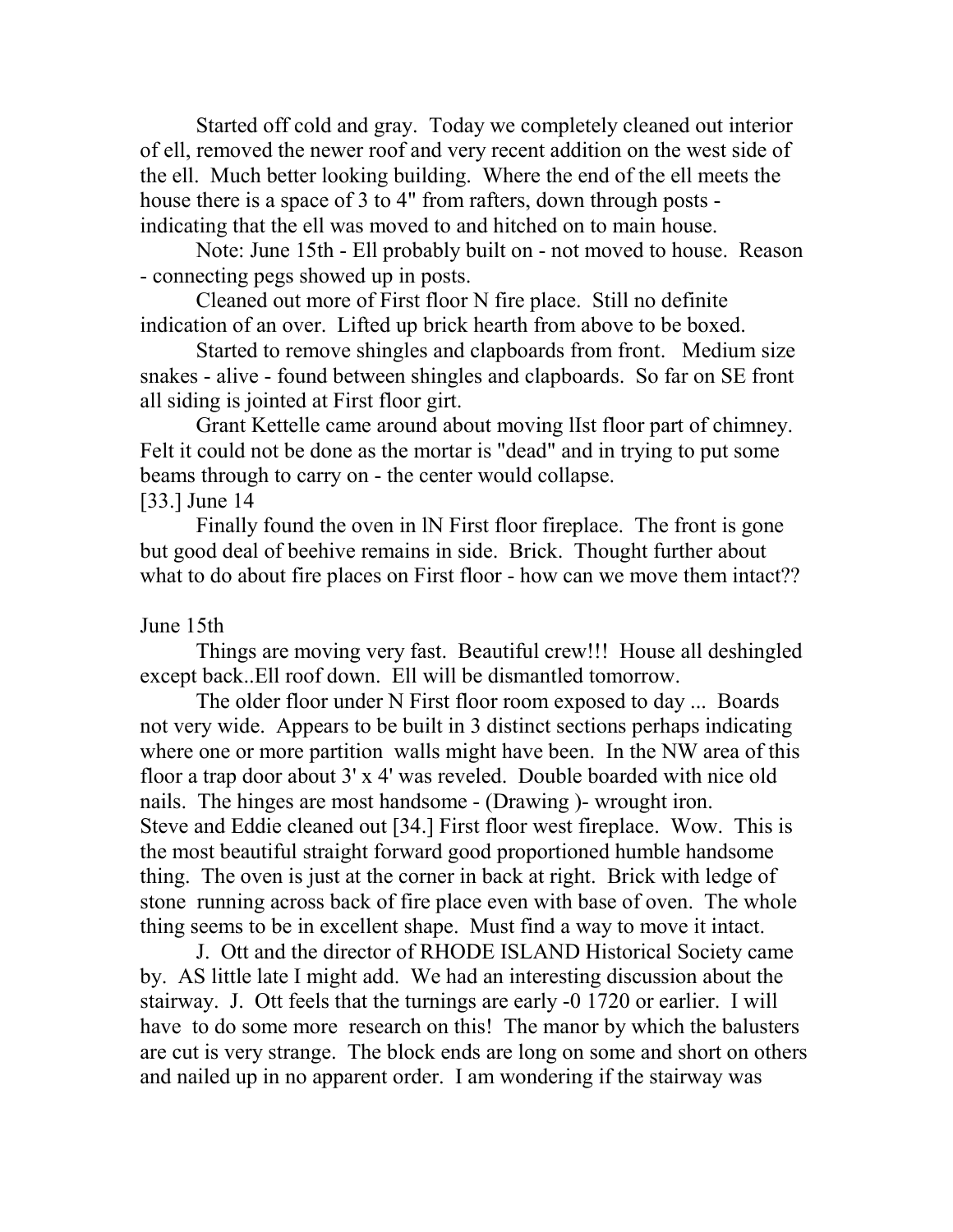rebuilt from some other house to fit this one or the balusters [35.] were taken from some other place and randomly stuck in place.

Dave found a piece of wood with 2 rows of fluting - was this part of the original or earlier front door frame? Another piece found in the ell.

### June 16th

Started taking down the ell completely Lovely building. Removed a good deal over to GHW house. Removed three quarters of the partitions out of attic completely exposing chimney. B. Fowley can now take a beautiful picture of this chimney top. He came and he did!

Abby arrived and helped take nails out - nails everywhere.

Don't know ho to rebuild this house and keep the shape - due to the fact that the best fireplace is in the room that has an uninteresting frame and the room that has a good frame - right type [36.] for the fireplace does not have a good early frame.??

# Monday June 19th

Pouring rain. Our beautiful crew where on the job despite the rain and this day had the chimney down to the mid section of the 2nd floor.

I went to see Charles Tongue who had lived in the house from 1946 to 1964

He said .......

# June 20. Tuesday

Removed roofing boards. Removed the top rafters and end walls in the attic.

The chimney is now down to the 2nd floor and finished moving all bricks over the GHW.

Tomorrow we will take down the rest of roof, rafters, collars and purlins. Apparently the reason for the purlins sagging so badly is that the lower a rafters of the gambrel were nailed to the side of the purlins instead of partly under same. There were only 3 posts under purlin of either side and in a length of 43' (one in middle and one at either end ) perhaps at one time there had been partition boards that would have served to help hold up curb

Charles Tongue, wife and daughter [38.] came by to see out beautiful mess. I'm not so sure they were too happy but they were interested. Helen W. Finally got a chance to see fireplace. We've got to save it!

June 21 - 23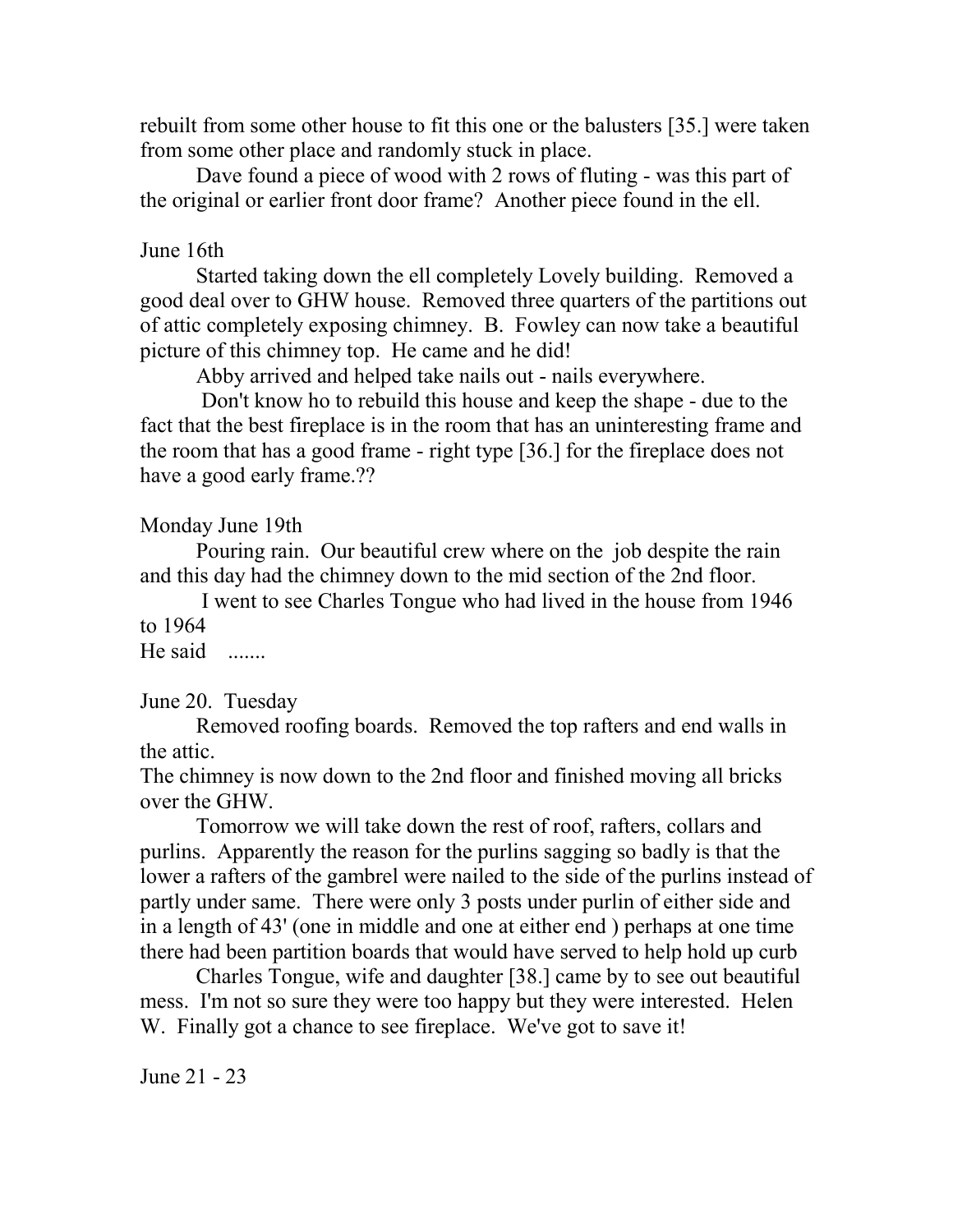The last 3 days of this week we had terrible rain - never seemed to stop any of our crew but it sure did slow us down. By Friday night the roof and attic floor was all down and neatly stored away at GHW's .. In addition the side wall sheathing is off and second floor partitions are out.

At this point the framing of the house is beautifully exposed. From the chimney east the frame is a good deal earlier. I believe this entire frame was made to be exposed. The joists on First and [39.] second floor are planed (no dressing). Interesting to notice the lath nails in this end are hand forged as they are in the other end but these heads are a good deal bigger. The two corner posts (of this piece of framing that are in the SW and NW corners have a pocket cut into their west side about 18" above the second floor. We know that originally this house was a storey or a story and a half high because of the chimney but none of this framing is left. I suspect a fire might be the reason,. Because of the very obvious lack o this older timber being used in the newer construction and it certainly would have bee. (Drawing)

[40.] Comments on Stair balusters June 27th John Kirk - late 17th century to early 18th century. A. Downing - mid 18th century.

Spent some time in the Wickford library - South County Room. Trying to find out more about Beriah Brown - who lived in the house in the 18th century. The do have a "Day Book" belong to Beriah but it must be the son as this book was dated 1817 and the B.B. I'm after was dead by then. Also their card catalog mentions some papers of Sheriff Brown but they were no where to be found.

The early girts on east end have an interesting system for making the overhang. Instead of the joists continuing out there is a separate piece of wood.(drawing). The NE post is scarfed 2' above floor.

The SE post is scarfed at ceiling level

*Margin* : Under casing was found brackets for shelf that must have run across the north wall of this rooms.

[41.] June 27

The first really hot day. We have been most lucky.

We completed removing 5 of the long 2nd floor girts. This took a long time but every minute was accounted for either by physical action or mental calculating. Decided that for the 4 remaining girts up there we would get a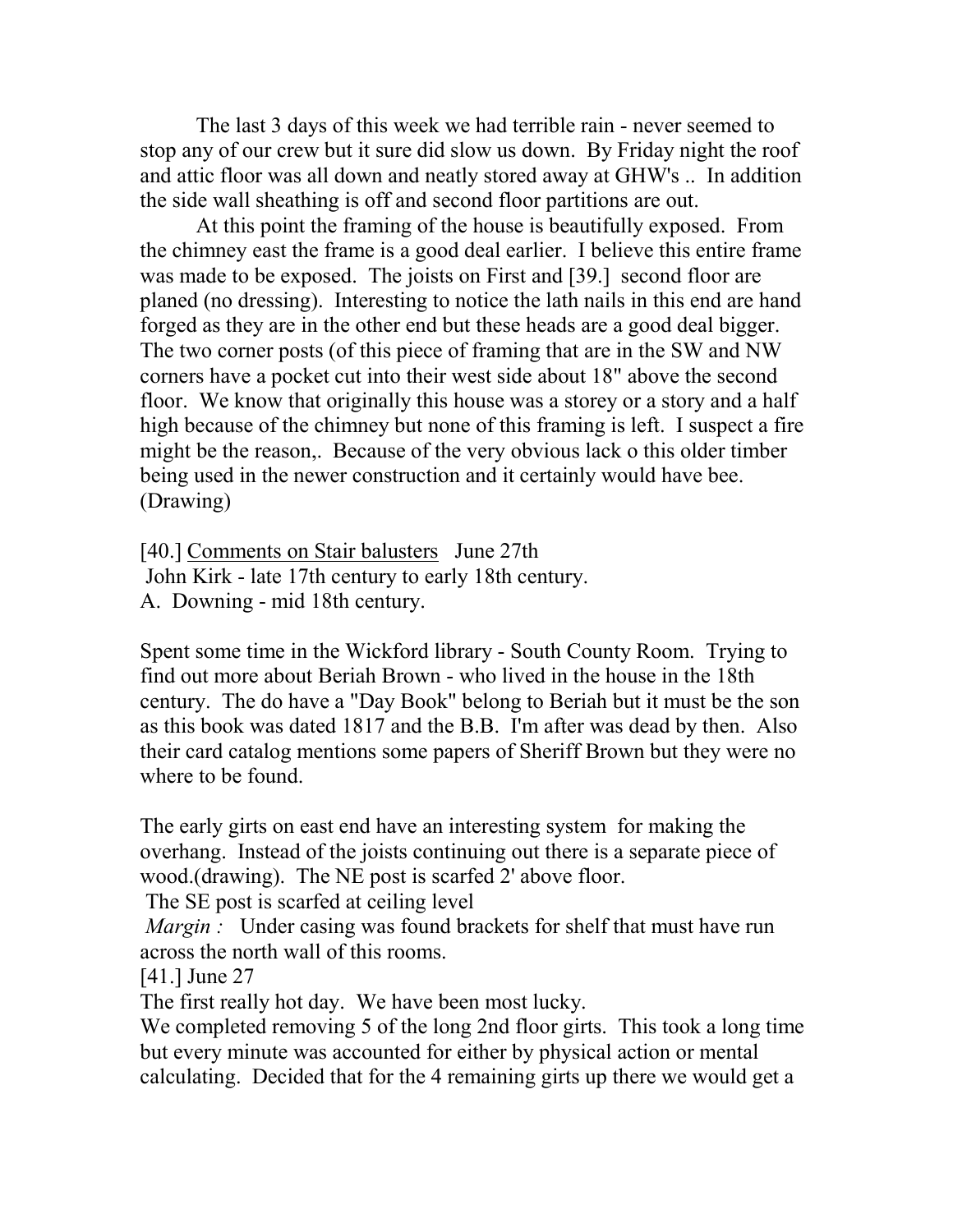crane. Just too dangerous - otherwise Foley took more pictures.[42.] June 28.

Crane came on the dot of 8:00. We arrived early - 6:00 - in order to make sure everything that it could possibly left would be ready. We were and what a beautiful way to lift timbers. Removed about 10 timbers in 3 hours.

Spent rest of the day getting ready for the removal of the remaining frame on Thursday. All that's left are post and First floor girts.

Removed flooring 2nd floor - SE and in good shape - wide boards plus the flooring under which was original to this room is beautiful. The underside being white washed for the ceiling of the room below. This floor nailed down with T headed nails. The sub flooring in the SW 2nd floor consists of very nice rough boards used previous elsewhere. [43.] Quite a lot of roseheaded nails still in them where they had been used before. A great deal of wood found in the W end of this house either was nailed with rose headed nails or there were left over rose headed nails where it had been used before.

Thursday

Very successfully removed all the frame from W end and all abut 3 posts - 2 girts from east end. Lowered some of the frame the way it had been put up originally (Drawing) and some had to be lowered individually. Absolutely nothing broke.. Excellent thinking crew

Removed the First floor stairway and behind it - in the chimney was a definite sign of a patch in the stone work where the beehive oven from [44.] the SW fireplace had stuck into the cellar way.

Removed flooring from SEW First floor - 5 inch wide boards set with T head type of forged nails. - very large - look like horse shoes nails. The sub flooring under this is beautiful wide pine flooring. Near the entrance area to the front hall from this room where we removed the flooring we exposed a chimney girt that had a chamfer on one corner. Suspect this might be a piece of the original frame.

Lloyd Hyde came by. He things the stairway is 1740.

The Watermans kept the house in storage for a few years because they got busy with 2 other houses. - Oneco and Mott. Then decided to sell it to the Newport Restoration foundation and it has since been put back up by them on Mill St between spring and Thames.

The NRF took the chimney with a bull dozer. The rebuilt chimney stinks!